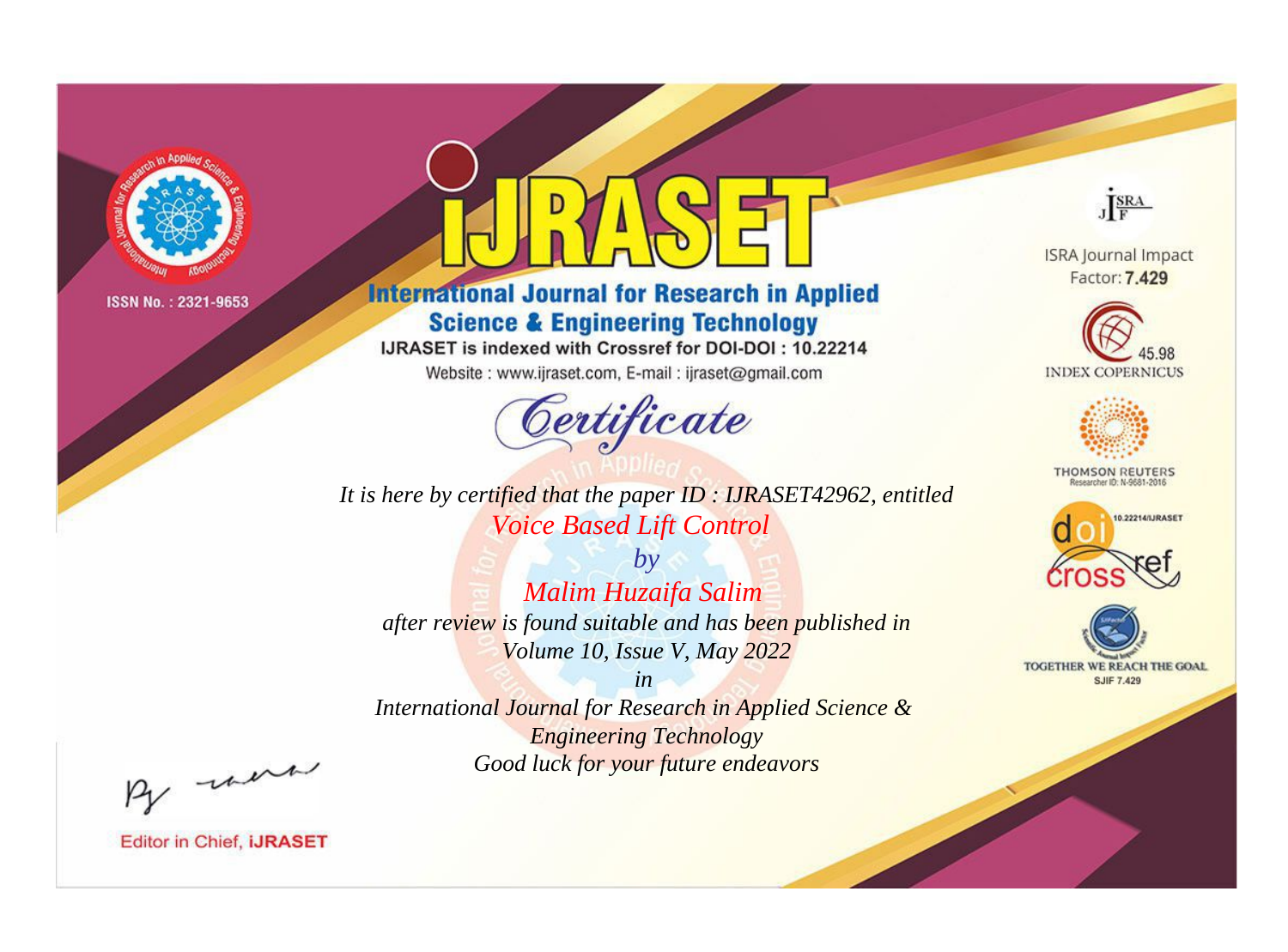

# **International Journal for Research in Applied Science & Engineering Technology**

IJRASET is indexed with Crossref for DOI-DOI: 10.22214

Website: www.ijraset.com, E-mail: ijraset@gmail.com



*It is here by certified that the paper ID : IJRASET42962, entitled Voice Based Lift Control*

*by Sami Jaitapkar after review is found suitable and has been published in Volume 10, Issue V, May 2022*

*in International Journal for Research in Applied Science & Engineering Technology Good luck for your future endeavors*



**ISRA Journal Impact** Factor: 7.429





**THOMSON REUTERS** 





By morn

**Editor in Chief, IJRASET**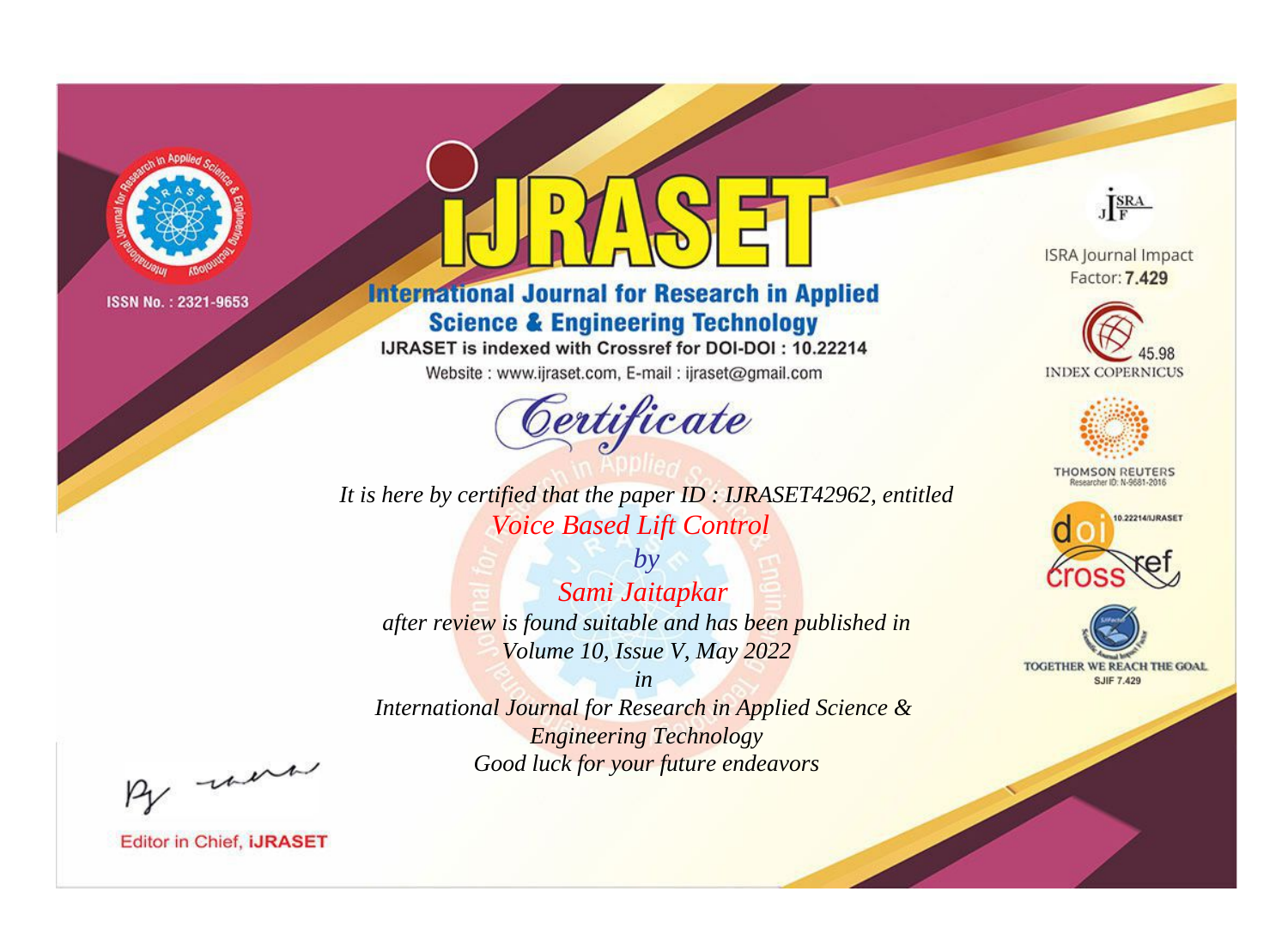

# **International Journal for Research in Applied Science & Engineering Technology**

IJRASET is indexed with Crossref for DOI-DOI: 10.22214

Website: www.ijraset.com, E-mail: ijraset@gmail.com



*It is here by certified that the paper ID : IJRASET42962, entitled Voice Based Lift Control*

*by Faki Ziyaan after review is found suitable and has been published in Volume 10, Issue V, May 2022*

*in International Journal for Research in Applied Science & Engineering Technology Good luck for your future endeavors*



**Editor in Chief, IJRASET** 

**ISRA Journal Impact** Factor: 7.429

JERA





**THOMSON REUTERS** 



TOGETHER WE REACH THE GOAL **SJIF 7.429**